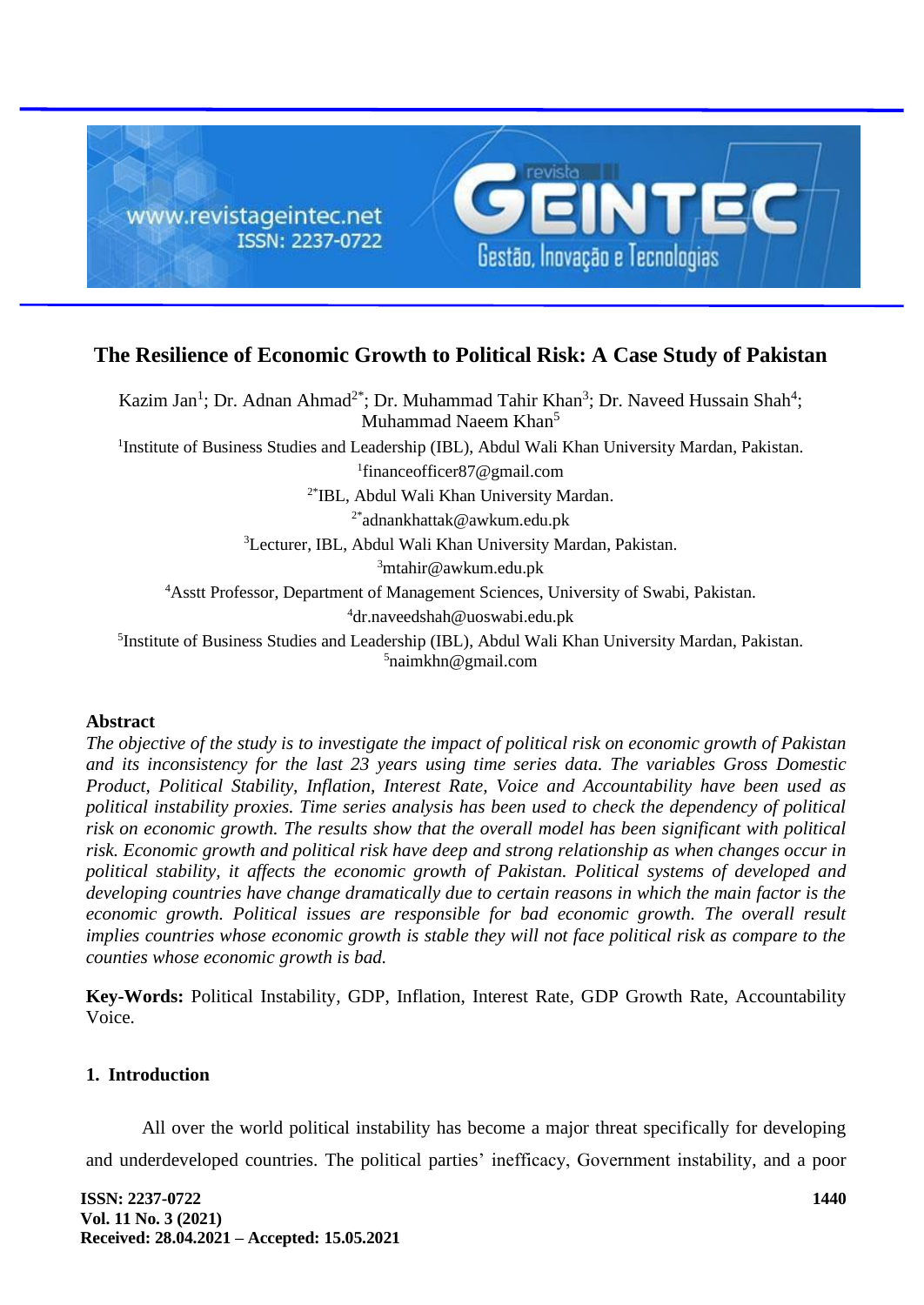political culture affirm an instable political state. It has more serious consequences for the society which is multi-ethnic, having people of diverse cultural attributes. For the achievement of nation building, political stability is very important such as political development and national integration, which is directly influenced by the formation of political parties.

Each country's political parties should remain committed to working for their countries' social and economic growth. It is anticipated that their actions and political efforts are aimed at improving the state of the nation and the people (Apeter 1965). If a country's political parties take very aggressive positions against each other, then the country's political instability increases. The desired economic growth of the country is thus hindered. It is closely linked to economic development and political stability (Javaid 1991). Investment and the pace of economic growth could be limited by the instability associated with an unpredictable, rapid political climate. In addition, poor economic performance could lead to a decrease in government and political instability. During the anti-colonial struggles of the subcontinent and later in the strengthening of democratic reform in South Asia, the history of political demonstrations was instrumental. Along with Pakistan, Afghanistan, Bangladesh, India and Nepal still face a concerning number of political incidents on a yearly basis, and its occurrence is rising quite sharply over the years.

Independent of the state of progress or their constitutional system, political instability has now become a source of concern for many countries around the world (Economic Survey of Pakistan, 2017-18). Previous research indicates that political conflicts can have a catastrophic effect on an economy. Domestic conflicts, on the other hand, can turn a nation into a fragile state under certain circumstances. Fragile and conflict-ridden countries typically lose the capacity within their communities to establish productive relationships and also suffer from a poor ability to execute governance functions. These countries are more susceptible to internal and external shocks and face economic uncertainty in turn (Acemoglu, 2011). Arguably, considering the dominance of the informal sector in economies such as Pakistan, when opposed to more industrialized countries, the adverse effect of political instability may be lower. Some other studies which have adopted a notion of political instability similar to ours have found effects of instability on inflation (Barro 1991).

Economists consider political instability to be a significant disorder that is fatal to economy achievement. Many scholars have paid attention to the comprehensive aspect of political instability in different nations and its unfavorable effects on their economic results. The tendency for government failure is recognized as political instability (Alesina et al., 1996). This may be either due to clashes or a major rivalry between many political parties. In addition, the emergence of a government transition will increase the possibility of consecutive changes. Malaysia has long been regarded as one of Asia's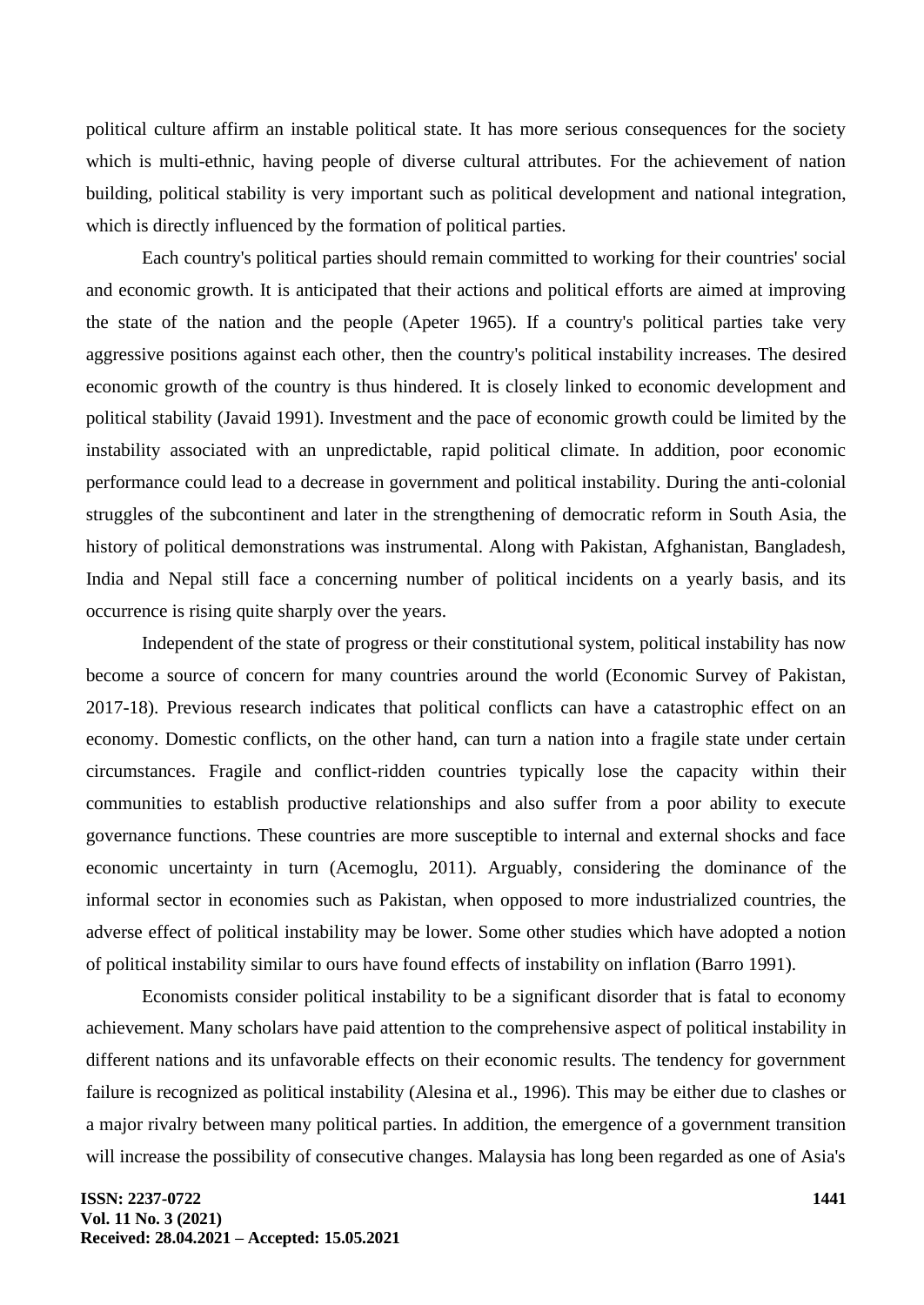success stories. The nation with the third largest economy with the most educated population in relative terms. It is a rare example of a stable Muslim nation that is centrist and self-governing, one where Muslim prevalence lives with the Chinese and Indian communities of the nation in sufficient peace. But as the country risks slipping into autocracy, Malaysia's fragile political and ethnic balance is beginning to loosen. At a moment when economic darkness is also blackening, this is definitely a disturbing alteration. With real GDP growth at six per cent, Malaysia had a respectable 2014, the second-highest achievement in Southeast Asia. However, the country is a big net energy exporter, taking the downturn in oil prices to a weak point. In Malaysia, international bond ownership is increased by more than 40 percent and bondholders could become jittery if there is additional harm from the economic and political perspective of the country (Financial Times, 2015).

Over the years economic crises are a huge concern for the countries. Some countries have identified the problems and its remedies which they were facing in the economic growth. Some countries have linked economic growth with political instability, lack of resources, poor governance etc. But here our focus will be thoroughly on the economic growth of Pakistan as Pakistan economy is not in good state as it requires a lot of efforts and commitment to alive. In this research we will link and check economic growth of Pakistan with country political instability. By linking and examining political instability with economic growth we will collect data from different sources from 1996- 2018, to investigate that how much political instability affect economic growth in Pakistan. Thus, this study intends to build on the existing literature of macroeconomic of the association of political instability with economic growth in the context of a developing country Pakistan.

#### **2. Literature Review**

In the literature of economics occasionally many contrasting altercation have been summon into action to make to the impact of political risk and economic growth. In spite of that there is general agreement that socio political instabilities decrease economic growth and deject investment. In reality political instability enfeeble institutions, demoralize investment and encourage corruptions, Moreover political instability create reluctance between prospective investors, hinder economic growth and penalizes capital acquisition. Ultimately socio-political instability thrive politicaleconomic uncertainty which put forward to reduction in investment and increase in political risk. Otherwise, socio-political instability negatively influences economic growth by decreasing acquisition of human and physical capital and disorganize production. As a result, disputes negatively infect the muster of government revenues and dismantle capital stocks.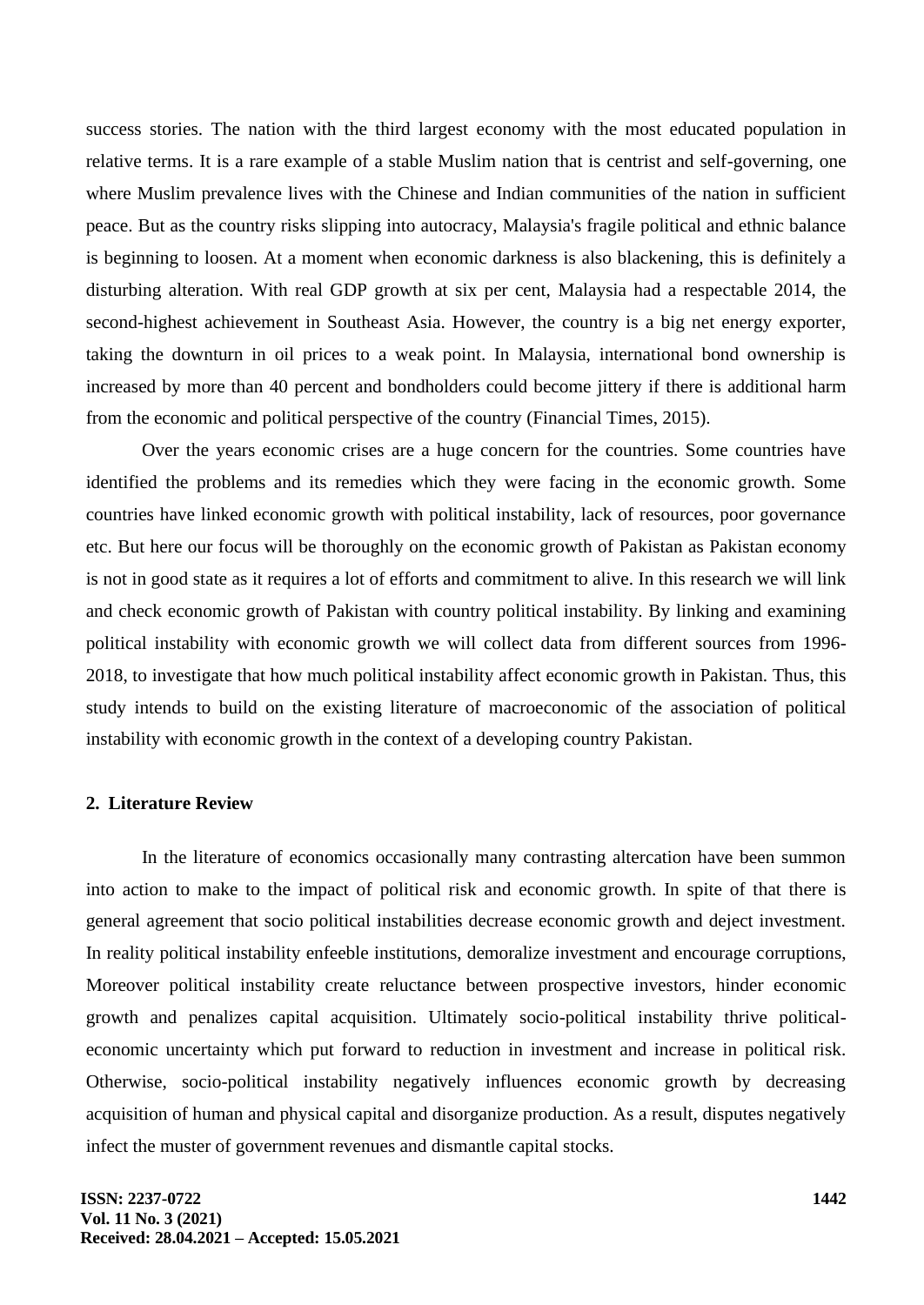Different verifiable studies have asserted that the alliance among economic growth and political stability is not stable. In reality Fosu amplify ten years panel data via a production function which covers the period from 1975-2004 for thirty sub-Saharan African countries. However Fosu discovered electoral competitiveness indices which showed U-shaped alliances with the growth of GDP. The impact of alliances reflects intermediate and advanced effect which is quite separate from Africa political reforms. Moreover Fosu gathered thirty samples in the African countries that political instability penalizes exports and is more of a danger to exports than the tempo of economic growth. Therefore political instability is the only internal components which elaborate frail economic growth develop in African countries. Still, for the economic growth the essential state is political stability.

Indeed, democracy and political stability support private initiative and permit the population in the formation of pressure groups. Due to this the activities of public authorities becomes possible to increase. Thus in majority of countries democratic changes have assist increase in the level of economic growth. Hence high levels of democratic capital upgrade political stability. So that the acquisition of democratic and physical capital become vigorous, as a result encouraging economic growth.

Edwards, Tabellini & Cukierman (1989) examined that instability in the fiscal policy creates low risk taker investors and a fright of inconsistency in the policies of government because of this the investors are hesitant to invest in foreign countries. This capital flight reduces local private investors and eventually reduces economic growth. Velasco & Tornell (1992) examined that uncertainty in the safety of investor property right due to violence, protests civilian uncertainty creates instability in the government system. Asteriou, Simon price & Dimitrious (2001) argued that GDP growth and political instability have inverse correlation with each other, viewing causal relationship found. They examined that this opposite impact origins development in two directions. Firstly, the instability in the political environment causes uncertainty and this uncertainty lowers the volume of local or private investors which ultimately declines the economic growth. Secondly unstable environment shuffles investment and factor demands.

The examination of Alisena et al (1996) showed that political instability is the main reason of government's weakness. Political variations create instability in democracy, elections in quick succession, internal disputes within parties, and inconsistent governments directs towards decline in economic growth. This political unstable environment has different influences. It not only brings uncertain political and legal situation but also creates disturbance in the markets.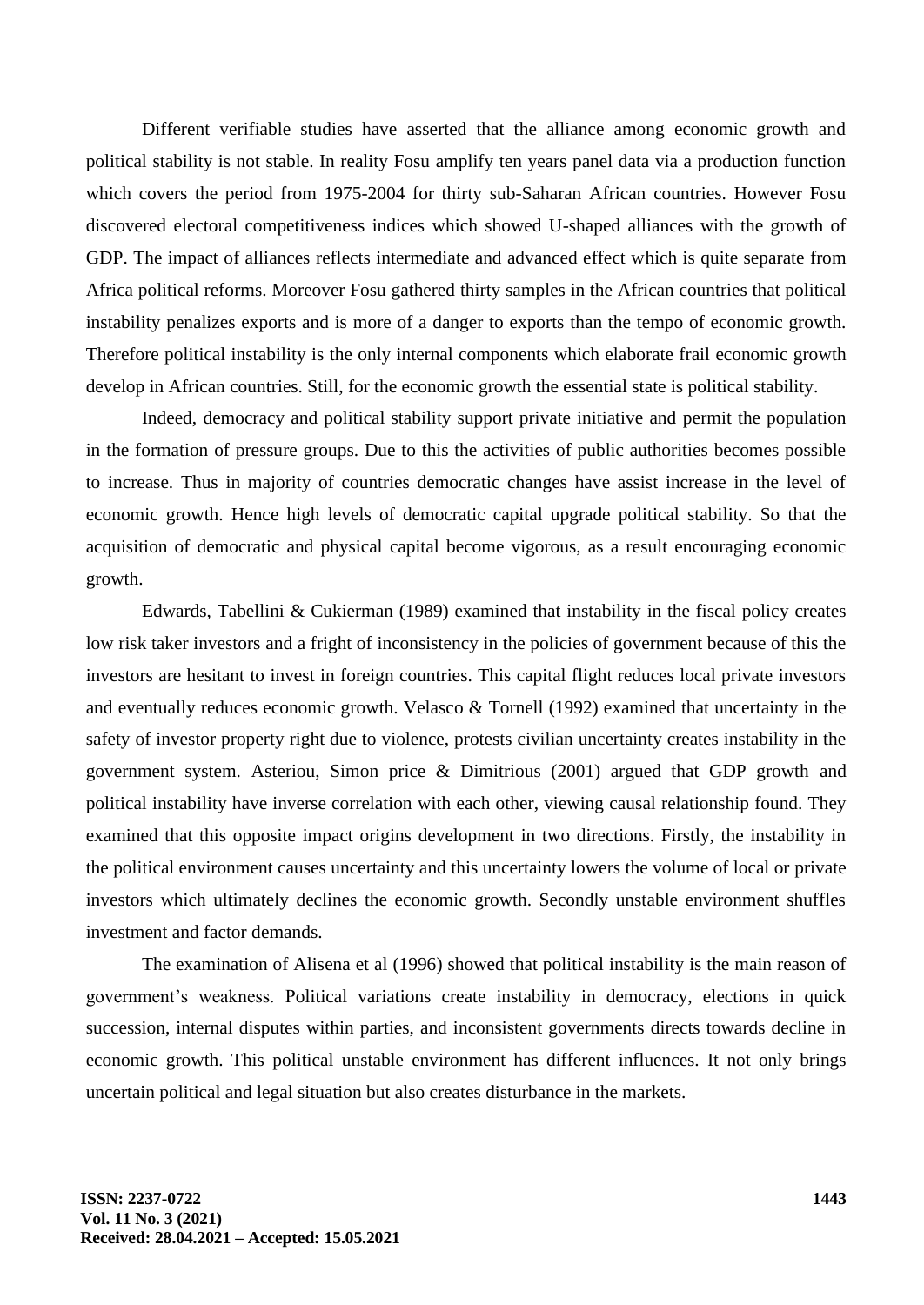#### **3. Research Methodology**

In this paper time series data approach is used to measure the relationship of political instability and economic growth. Population consists of the data from 1996 to 2018 of Pakistan. To understand the characteristics of the data descriptive statistics is used such as mean, median, standard deviation, maximum and minimum. Multivariate analysis is used for the collected data checked with the help of unit root test for stationarity.

| S.       | <b>Variable</b>        | <b>Measurement</b>               | <b>Suggested By</b>       |
|----------|------------------------|----------------------------------|---------------------------|
| $\bf No$ |                        |                                  |                           |
| 01       | Political stability    | <b>Political Stability Index</b> | Khan and Saqib (2010)     |
| 02       | <b>GDP</b>             | GDP for the current year         | Aisen & Veiga $(2013)$    |
| 03       | <b>GDP</b> Growth rate | Change per year in GDP           | Asteriou and Price (2001) |
| 04       | Inflation              | (Current year Price/Base year    | Khan and Saqib (2010)     |
|          |                        | price) $*100$                    |                           |
| 05       | Interest rate          | SBP interest rate                | Khan and Saqib (2010)     |
| 06       | Accountability and     | Accountability and Voice Index   | Ahmad (2016)              |
|          | Voice                  |                                  |                           |

## **Measurement of Variables**

#### **Model Specifications**

 $PS_t = \alpha + \beta_1 GDP_t + \beta_2 GDPGR_t + \beta_3 AV_t + \beta_4Inf_t + \beta_5Int_t + \mu$ 

PS: Political stability

GDP: Gross Domestic Product

GDPGR: Gross Domestic Product growth rate

AV: Accountability Voice

Inf: Inflation rate

Int: Interest rate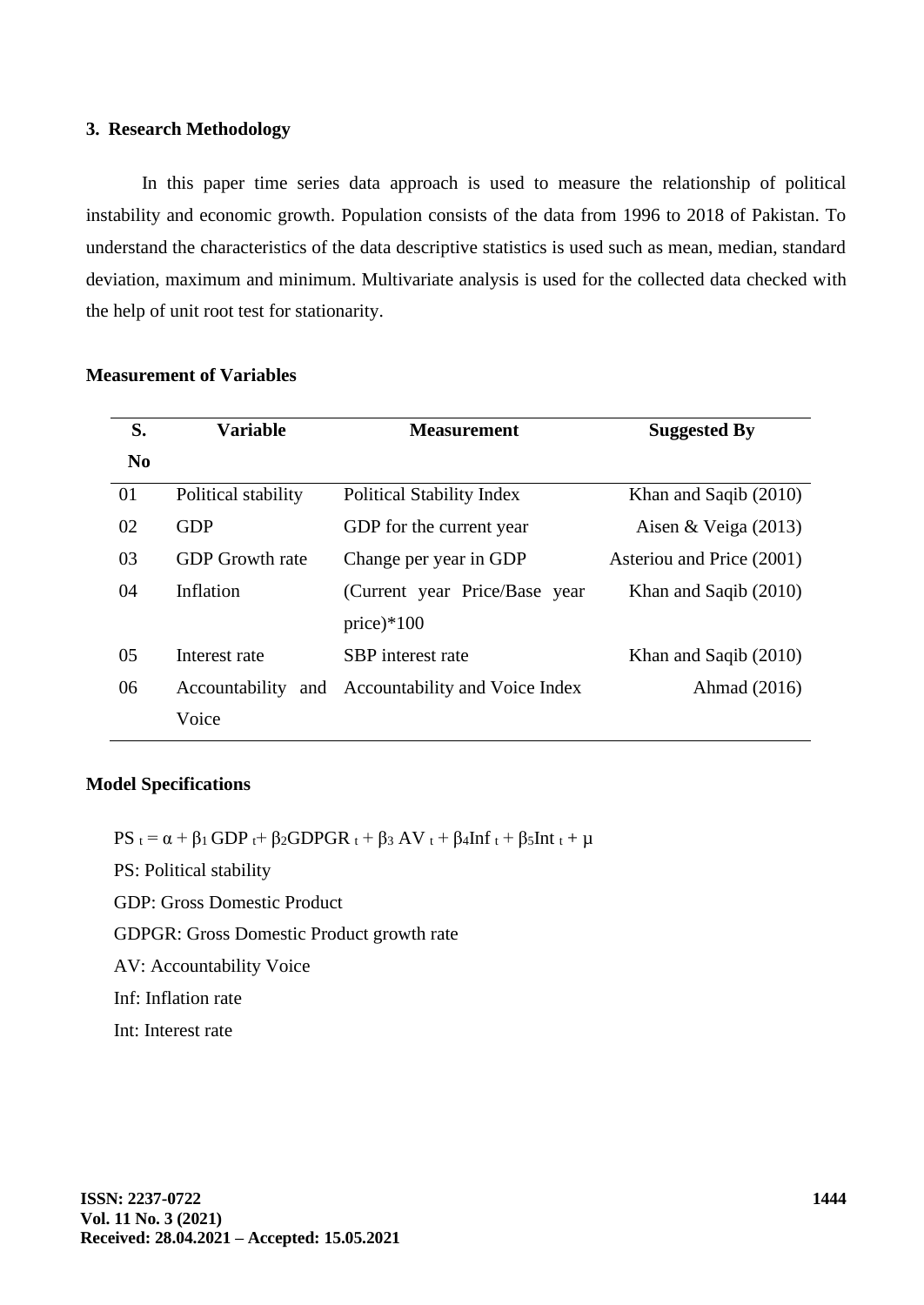#### **4. Results and Discussion**

The appended table cover the details results of descriptive statistics of the selected variables of the study. The sample composed of total 23 observations (In years) from 1996 to 2018. The average value of political instability the dependent variable of the study stood at (2.0048) over the time frame of 23 years. For the other independent variables e.g. interest rates, inflation rates, GDP, GDP growth and accountability voice the mean value remains 9.6861, 7.5578, 11.884, 6.4481 and (0.8473) respectively.

Not surprisingly, statistical investigation of the performance indicator of Pakistan shown the value of skweness for dependent variables political instability is 0.3229 and for other independent variables interest rate is 0.0893, inflation rate is 0.6668, for GDP 0.0755, for variable GDP growth rate stood at 0.4558 and accountability voice (0.3102). The values of the total selected variables are between the set ranges of  $\pm 2$  by the researchers.

On the other hand, the standard deviation of the data resulted in 0.6190 for political instability, 4.1759 for interest rates, 3.9431 for inflation rate, 0.5078 for GDP, 6.8422 for GDP growth rate and 0.2044 for accountability voice. The mean, standard deviation and Skewness of the variable are in normal range revealing that no outliers has been in the values of the collected data

| Table 1.1- Descriptive Statistics |             |             |               |                 |           |  |  |  |
|-----------------------------------|-------------|-------------|---------------|-----------------|-----------|--|--|--|
| <b>Variable</b>                   | Obs (years) | <b>Mean</b> | <b>Median</b> | <b>Skewness</b> | Std. Dev. |  |  |  |
| Political instability             | 23          | $-2.005$    | $-2.270$      | 0.323           | 0.619     |  |  |  |
| <b>Interest Rates</b>             | 23          | 9.686       | 9.690         | 0.089           | 4.176     |  |  |  |
| Inflation rate                    | 23          | 7.558       | 7.809         | 0.667           | 3.943     |  |  |  |
| <b>GDP</b>                        | 23          | 11.884      | 11.934        | 0.076           | 0.508     |  |  |  |
| <b>GDP</b> Growth rate            | 23          | 6.448       | 5.050         | 0.456           | 6.842     |  |  |  |
| <b>Accountability Voice</b>       | 23          | $-0.847$    | $-0.830$      | $-0.310$        | 0.204     |  |  |  |
|                                   |             |             |               |                 |           |  |  |  |

Table 1.1- Descriptive Statistics

#### **Time Series Analysis**

Time series analysis is the type of analysis used for the interpretation of time series data either single variable or multivariate. In the first stage the unit root test used for checking the data is stationary or not and then further ARDL test used for the relationship of the dependent variable with independent variables.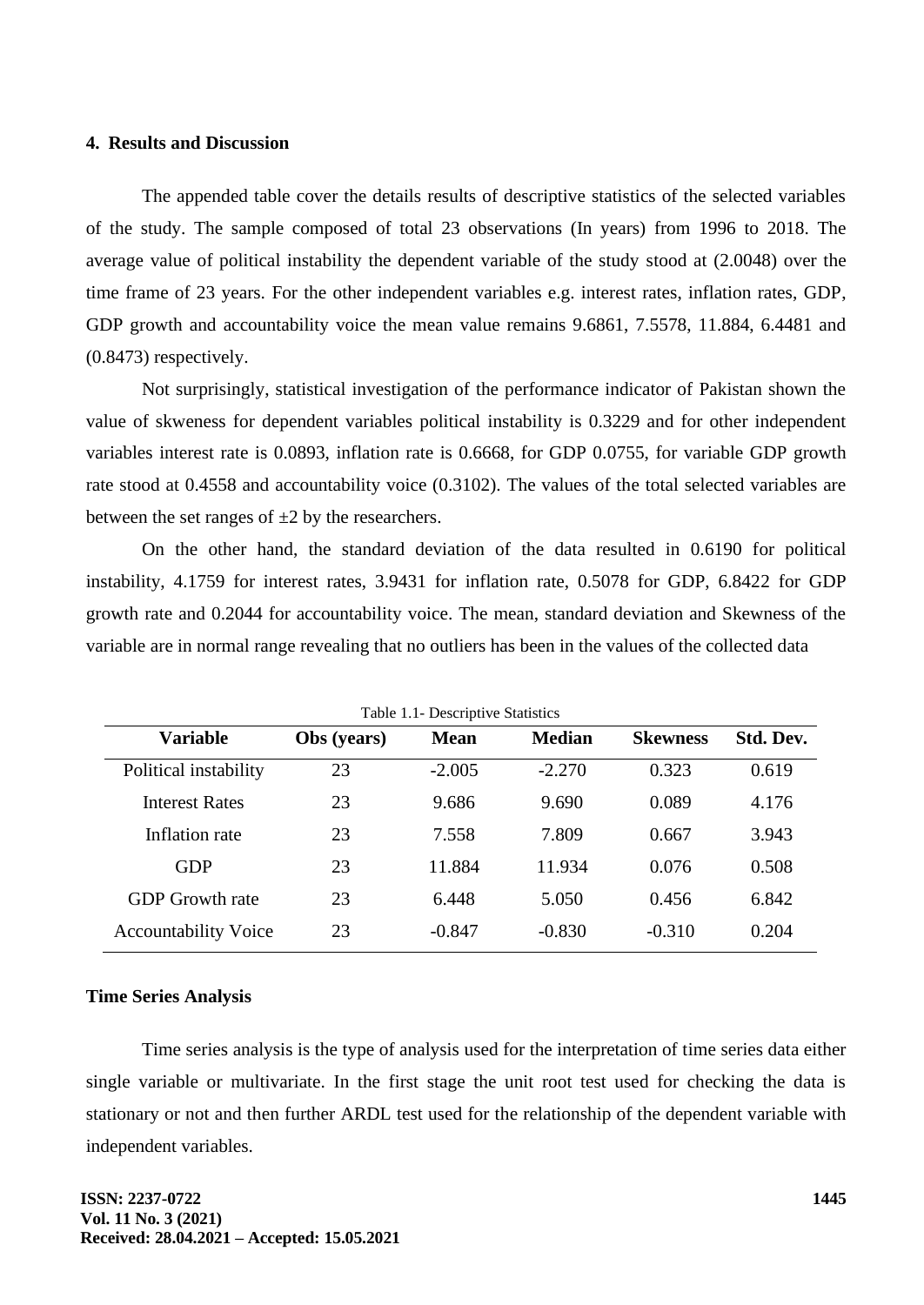#### **Unit Root Testing**

The unit test is used to identify that whether the time series variable is stationary or possesses a unit root, overall data has been checked for stationary. For the purpose of unit root checking null hypothesis and alternative hypothesis provided:

H0: Unit root found data is non-stationary.

H1: No unit root found the data is stationary.

The appended table 1.2 provides the inference of unit root test for regular level checking augmented dickey fuller test. Interest rate with the P-value of 0.08, Inflation rate with the p-value of 0.001 and GDP growth with P-value 0.05 confirmed the assumption of stationarity. But on the other side, political instability with P-value of 0.44, GDP of P-value 0.92 and accountability voice of Pvalue 0.30 having the problem of non-stationarity. Hence for interest rate, inflation rate and GDP growth rate alternative hypothesis accepted and for political instability, GDP and accountability voice null hypothesis accepted. To convert the non-stationary time series variables into stationary time series 1<sup>st</sup> level difference has been utilized with the test augmented dickey fuller GLS test, in the result the political instability P-value found 0.003, GDP value 0.10 and accountability voice 0.000. The problem of stationarity resolved in the  $1<sup>st</sup>$  order level having significant results of the nonstationarity variables.

| Table 1.2 - Unit Root Test of Stationarity |                          |                                         |  |  |  |  |
|--------------------------------------------|--------------------------|-----------------------------------------|--|--|--|--|
| <b>Variables (P-Value)</b>                 | <b>Level of variable</b> | 1 <sup>st</sup> order level of variable |  |  |  |  |
| <b>Political Instability</b>               | 0.44                     | 0.003                                   |  |  |  |  |
| Interest rate                              | 0.08                     |                                         |  |  |  |  |
| <b>Inflation rate</b>                      | 0.001                    |                                         |  |  |  |  |
| <b>GDP</b>                                 | 0.92                     | 0.10                                    |  |  |  |  |
| <b>GDP</b> growth                          | 0.05                     |                                         |  |  |  |  |
| <b>Accountability Voice</b>                | 0.30                     | 0.000                                   |  |  |  |  |

# **Regression Analysis (Co-integrating Regression)**

After estimation of unit root analysis the next step is to run regression analysis to find out the relationship between independent variables and dependent variable of the study. Ordinary least square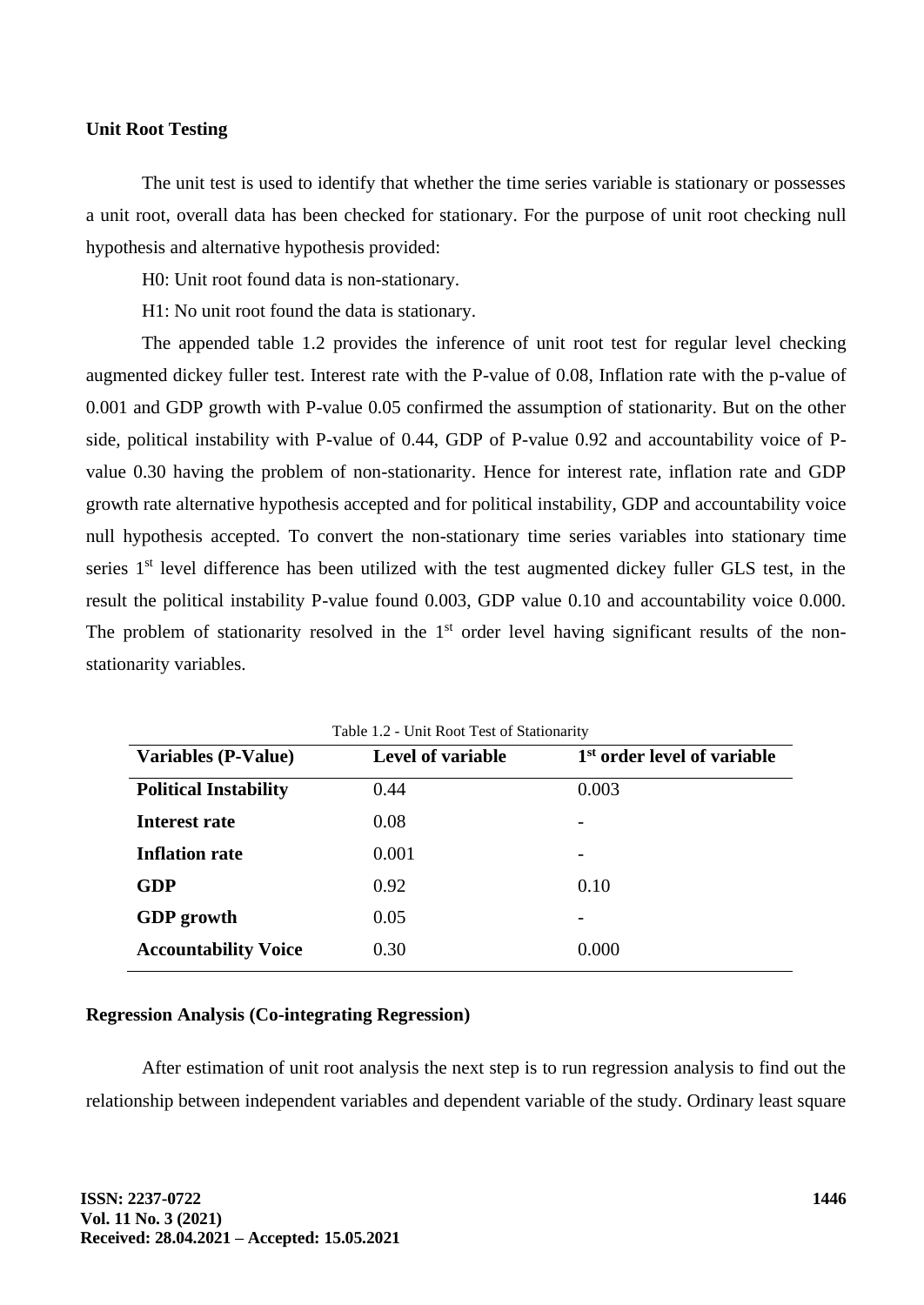is not valid for non-stationary data that why auto regressive distributed lags model has been applied on the data.

|                              | <b>Dependent variable Political Instability</b> |                 |  |
|------------------------------|-------------------------------------------------|-----------------|--|
| <b>Independent Variables</b> | Coefficient                                     | <i>p</i> -value |  |
| <b>Interest Rates</b>        | 0.000229                                        | 0.991           |  |
| <b>Inflation Rate</b>        | $-0.053240$                                     | $0.004**$       |  |
| <b>GDP</b>                   | $-1.12930$                                      | $0.000***$      |  |
| <b>GDP Growth Rate</b>       | $-0.002939$                                     | 0.707           |  |
| <b>Accountability Voice</b>  | 0.945391                                        | $0.011**$       |  |

\*,\*\*,\*\*\* Significance at 10%, 5% and 1% level

| Table 1.3 - ARDL Test of Co- integration |          |  |  |  |  |
|------------------------------------------|----------|--|--|--|--|
| <b>ARDL Model</b>                        |          |  |  |  |  |
| R-squared                                | 0.897393 |  |  |  |  |
| Akaike criterion                         | 1.820820 |  |  |  |  |
| Adjusted R-squared                       | 0.867214 |  |  |  |  |
| Schwarz criterion                        | 8.633785 |  |  |  |  |

The detain table 1.3 provides information that coefficient of interest rates when regressed with political instability is 0.000229 with P-value of 0.991 which is insignificant and therefore, the relationship among the dependent variable political instability with interest rates is positive and but insignificant. If the value of interest rate increases or decreases it will not influence the political instability of Pakistan. The result also reveals that the interest rates setting and announcement by the government of Pakistan are according to the present circumstances in the country hence providing no impact on political instability.

Moreover, the relationship between inflation rate and political instability found negative with coefficient value of −0.053240 and significant with P-value of 0.004. This provides the explanation that increase in inflation rate in Pakistan can affect the political instability in the opposite way and vice versa. Arison and Jose (2005) examined that the political instability is associated with the higher level of inflation. Thus the increase in inflation rate will decrease the political instability, this results is not consistent with their approach and results.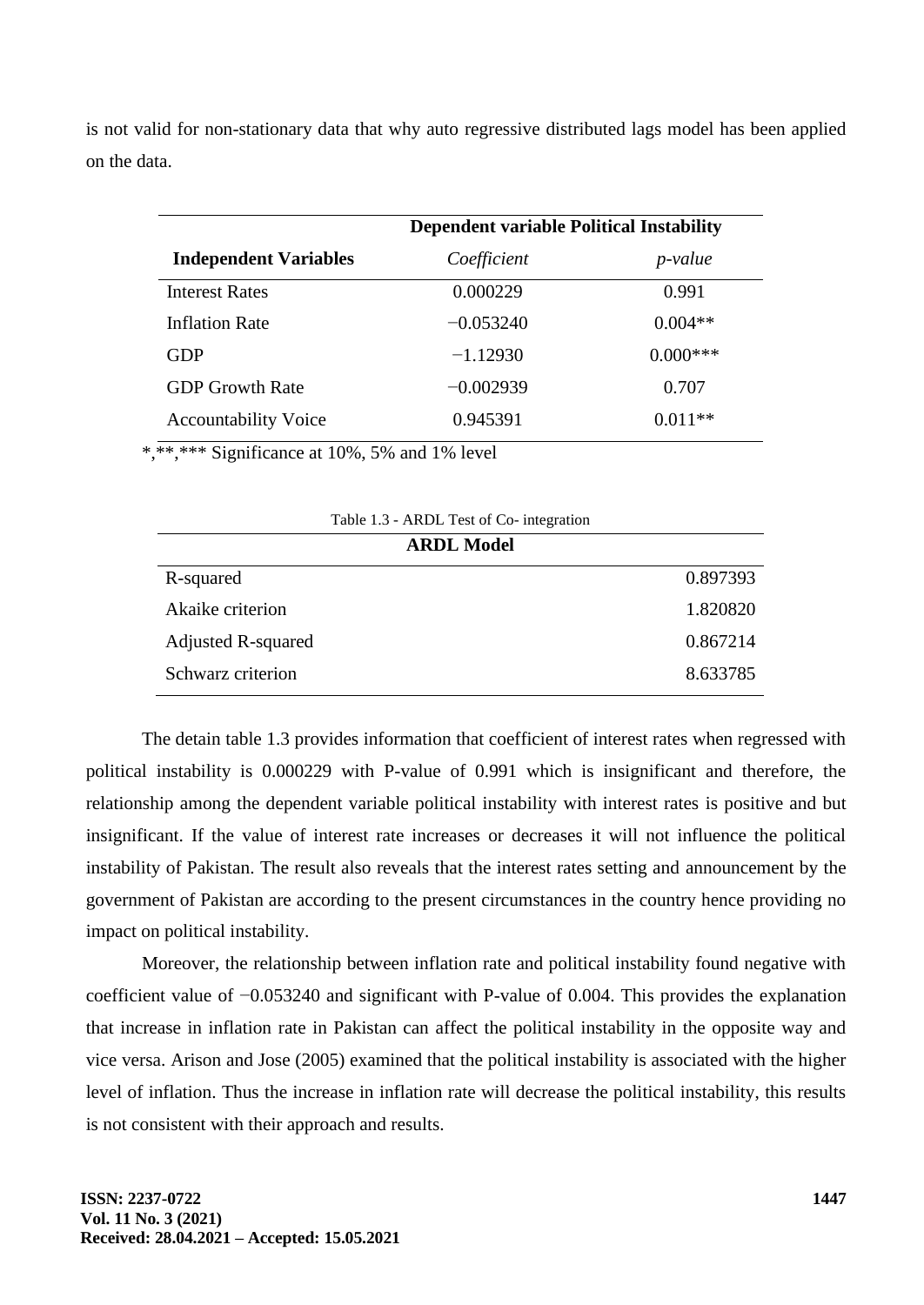GDP coefficient value is -1.12930 with P-value 0.000 confirms significance and proves negative association with political instability in respect of Pakistan. Increase in the value of GDP will decrease the political instability in Pakistan. The results are consistent with the study of Noor Ul Ann et al., (2017). According to their study the political instability have negative relationship with GDP. The GDP rate reduces with the political instability in the country. GDP growth rate have negative relationship with political instability with coefficient value -0.002939 but insignificant. Hence no impact of growth rate proved any association political instability.

Last variable accountability voice with coefficient value is 0.9453911 and P-value 0.011 confirms significance of accountability voice with political instability and positive association. Increase in the value of dependent variable will increase the value of independent variable and vice versa. In the study of Zubair (2014) the political stability indicator found no correlation with accountability and voice. The outcomes of the current study are inconsistent with their results. The adjusted R square value of the analysis stood at 0.867214 indicating the strong changes in the dependent variable by independent variables.

### **5. Conclusion**

The researchers are now so alert and influenced to take a close look at political instability on economic development and gross domestic product growth rate one day due to the decline of the political system. The reverse alliance between political instability and economic advancement has been examined in various studies. Hibbs (1977) examined different political issues that are responsible for bad economic activities. Gupta (1987) subsequently analyzed socio-psychological variables that generate political uncertainty or instability.

The effect of psychological influences on economic trends has also been shown by Gupta. Demolishing unfavorable economic policies and fragile economic growth. Public individuals advocate and support certain policies that are beneficial to them. Asteriou, Simon Preis & Dimitrious (2001) argued that there is an inverse link between GDP growth and political uncertainty, showing casual relationships. This paper investigated that growth in two directions is caused by this opposite impact. Second, uncertainty is caused by volatility in the political climate, and this uncertainty decreases the number of local or private investors, which eventually causes economic growth to decline. Investment and factor criteria are secondly shuffled by an unpredictable climate. In addition, Jong-a-pin (2009) clarifies that political uncertainty and economic development and growth, such as GDP, have been adversely linked.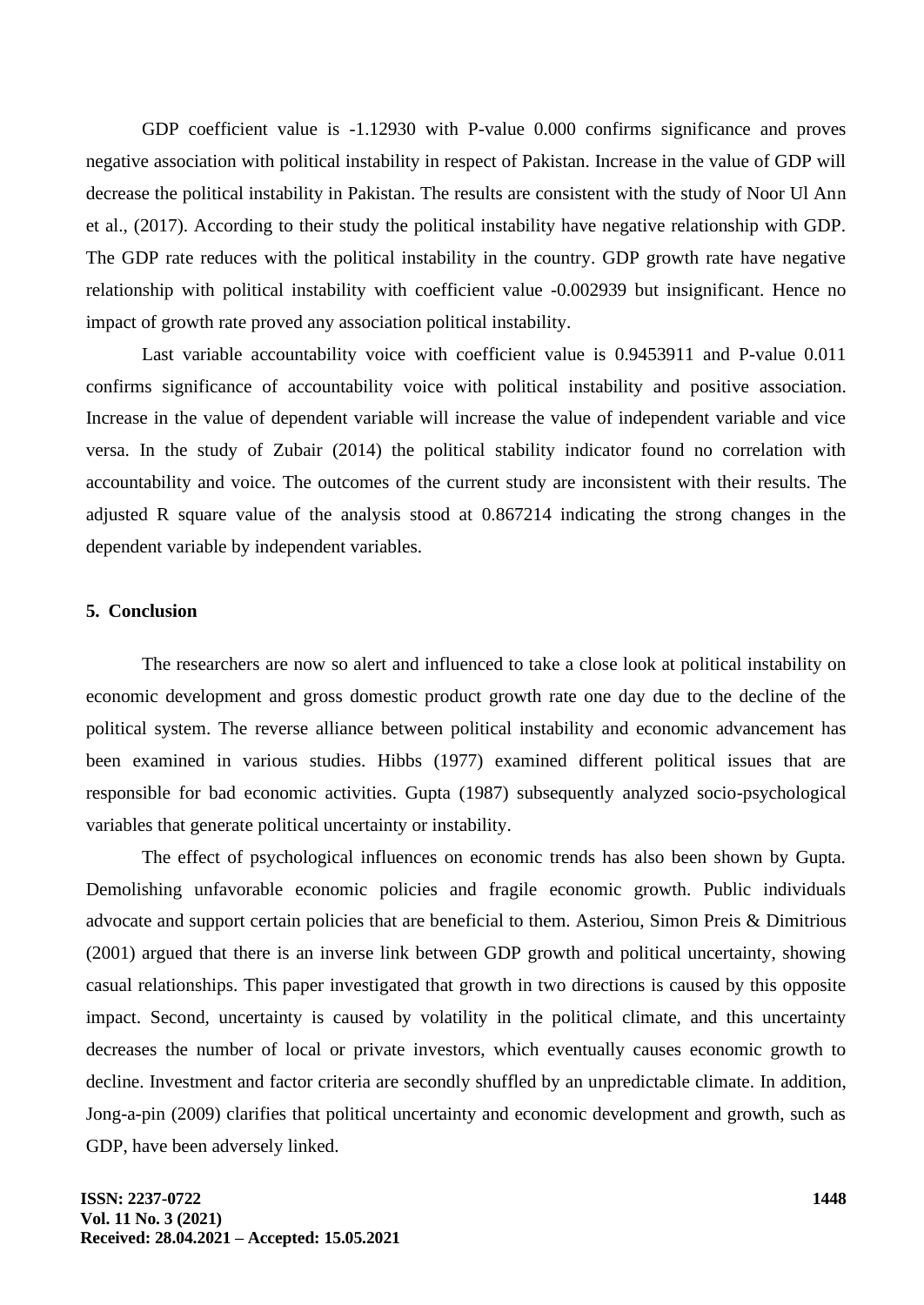Several different studies have found out that economic development is adversely affected by dysfunctional political structures. Similarly, these studies illustrate the connections between economic crises and changes in regimes and changes in government. Government crises and regime transitions have a major impact on economic growth, and a link among political instability and economic growth found (Campos & Nugent, 2002; Pei & Adesnik, 2010; Gormuu & Kabaskal, 2010). Porta et al., (2007) found that the dysfunctional political system has a negative effect on the economy in general and therefore on development as well. In comparison, political uncertainty influences the rate of economic growth indirectly. The links between political uncertainty and economic growth are found in (Alesina et al., 1992).

#### **References**

Apergis, N. (2015). Policy risks, technological risks and stock returns: New evidence from the US stock market. Economic Modelling, 51, 359-365.

Helmy, A., & Wagdi, O. (2016). Political Risks and Their Economic Effects: Evidence from Egypt. International Journal of Economics and Finance, 8(7), 94-122.

Pervez, A., Samimemon, K., Sheikh, A., Fahmeedamemon. (2013) Journal of Political studies. American economic journal, *Macroeconomics, 2*(3).

Acemoglu, D., Egorov, G., Sonin, K. (2015). Poltical economy in a Changing World. *Journal of Political Economy,* 123(5), 1038 – 1086.

Dimic, N., Vitaly, O., &Vanja, P. (2015). The political risk factor in emerging, frontier, and developed stock markets. *Finance Research Letters, 15,* 239-245.

Ahmad, F. (2018). *The impact of corporate political connections and political instability on audit fees and earnings quality in Pakistan:* A thesis presented in partial fulfilment of the requirements for the degree of Doctor of Philosophy in Accountancy at Massey University, Albany, New Zealand (Doctoral dissertation, Massey University).

Jahangir world time, (2014). article on economic Background of Pakistan relates to its political environment. *Journal of political studies,* 18(1), 31-43.

Zallé, O. (2017). Spatial Effect of Political Risk on Economic Growth in Africa. *Modern Economy, 8*(12), 1383-1399.

Masood, O., & Sergi, B.S. (2008). How political risks and events have influenced Pakistan's stock markets from 1947 to the present. *International Journal of Economic Policy in Emerging Economies, 1*(4), 427-444.

Research Report, No.98, 2013. "Political Economy of Social Development in Pakistan" SPDC.

Rishi, (2009). *Causes of political instability,* research paper Azad jammu Kashmir University, department of political science.

Abu, S., & Kenmei, T. (2014). *"Economic Impact of Political Protests (Strikes) on Firms:* Evidence from Bangladesh."

World Economic Outlook, April (2019), IMF.

**ISSN: 2237-0722 Vol. 11 No. 3 (2021) Received: 28.04.2021 – Accepted: 15.05.2021**